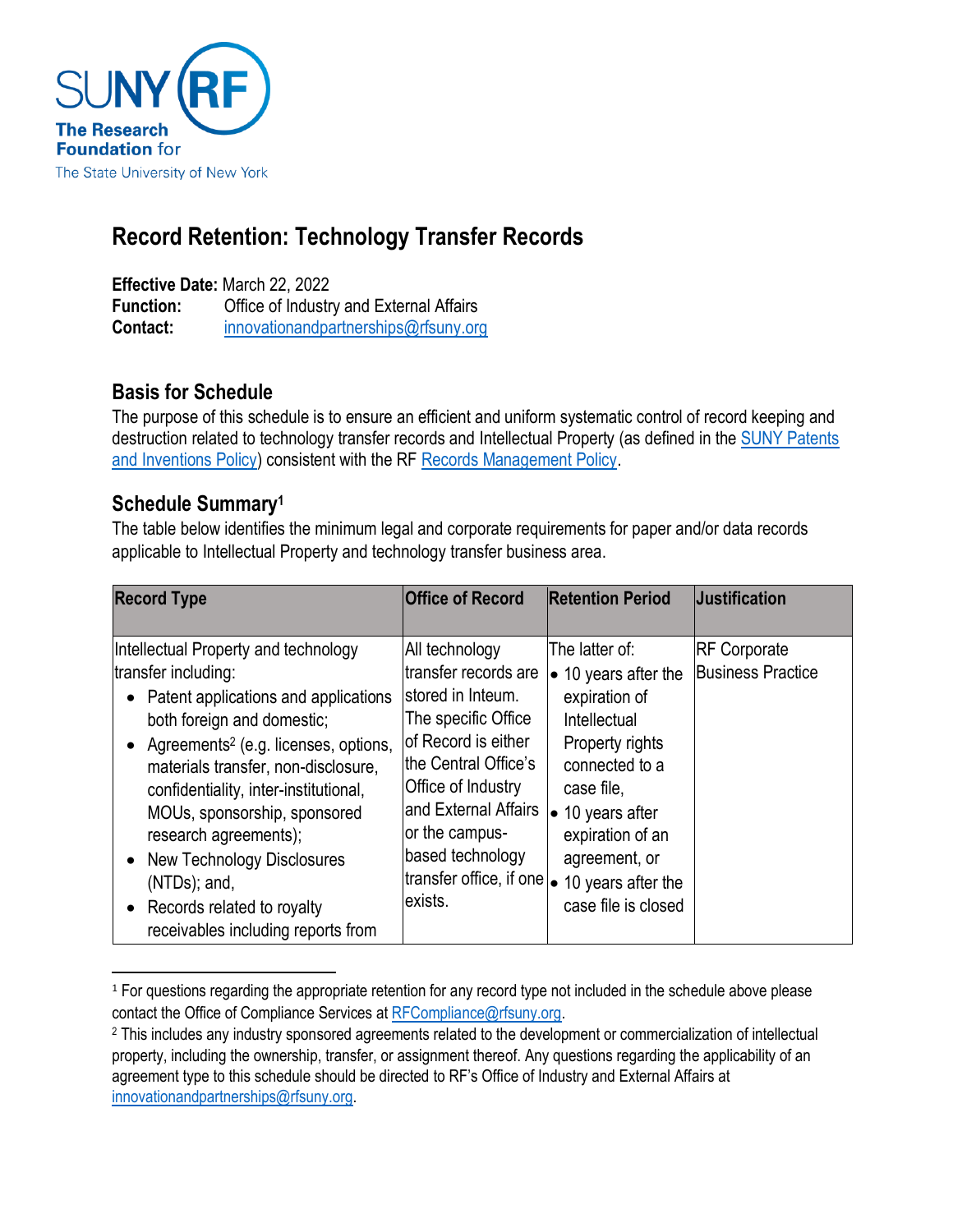| licensees or other commercialization<br>partners                                                             |                                                                                                                                                                                                                                                                                                                      |                    |                                                                                                             |
|--------------------------------------------------------------------------------------------------------------|----------------------------------------------------------------------------------------------------------------------------------------------------------------------------------------------------------------------------------------------------------------------------------------------------------------------|--------------------|-------------------------------------------------------------------------------------------------------------|
| External Invention Disclosures (as defined SUNY Chief<br>in (d)(2) of SUNY's Patents & Inventions<br>Policy) | Academic Officer (or of disclosure<br>delegate) of each<br>institution with a<br>copy to the<br>respective<br>institution's<br>technology transfer<br>office or the Central<br>Office of Industry<br>and External Affairs,<br>whichever<br>applicable. External<br>Invention<br>Disclosures are<br>stored in Inteum. | 20 years from date | <b>ISUNY Patents and</b><br><b>Inventions Policy</b><br><b>United States Patent</b><br>and Trademark Office |

#### **Definitions**

*Record(s)*- any information kept, held, filed, produced, or reproduced in any form whatsoever, including electronic, by or on behalf of the Research Foundation or Research Foundation employees, in their capacity as employees of the Research Foundation. Records include, but not limited to: reports; statements; examinations; memoranda; opinions; folders; files; books; manuals; pamphlets; forms; papers; designs; drawings; maps; photos; letters; microfilms; computer tapes or discs; rules; and regulations or codes, in connection with the transaction of Research Foundation business.

*Intellectual Property*- Patentable Inventions, tangible research materials, computer software, and any unique or novel innovation in the technical arts or any new and useful improvements thereof, including methods or processes for creating an object or result (a way of doing or making things)*,* machines, devices, products of manufacture, product designs, or composition, mask works or layout designs for printed circuit boards or integrated circuits, compositions of matter, materials, any variety of plant, and any know-how essential to the practice or enablement of such innovations and improvements, whether or not patentable.

*Inteum (also known as Minuet)-* The electronic tool that stores all of SUNY's Intellectual Property and supports the management of SUNY's Intellectual Property portfolio and the workflow of the various business function of the offices responsible for technology transfer.

*Patentable Invention-* Any art or process (way of doing or making things), machine, manufacture, design, or composition of matter, or any new and useful improvement thereof, or any variety of plant which is or may be patentable under the patent laws of the United States or other relevant jurisdiction, and the patent applications or patents that embody them.